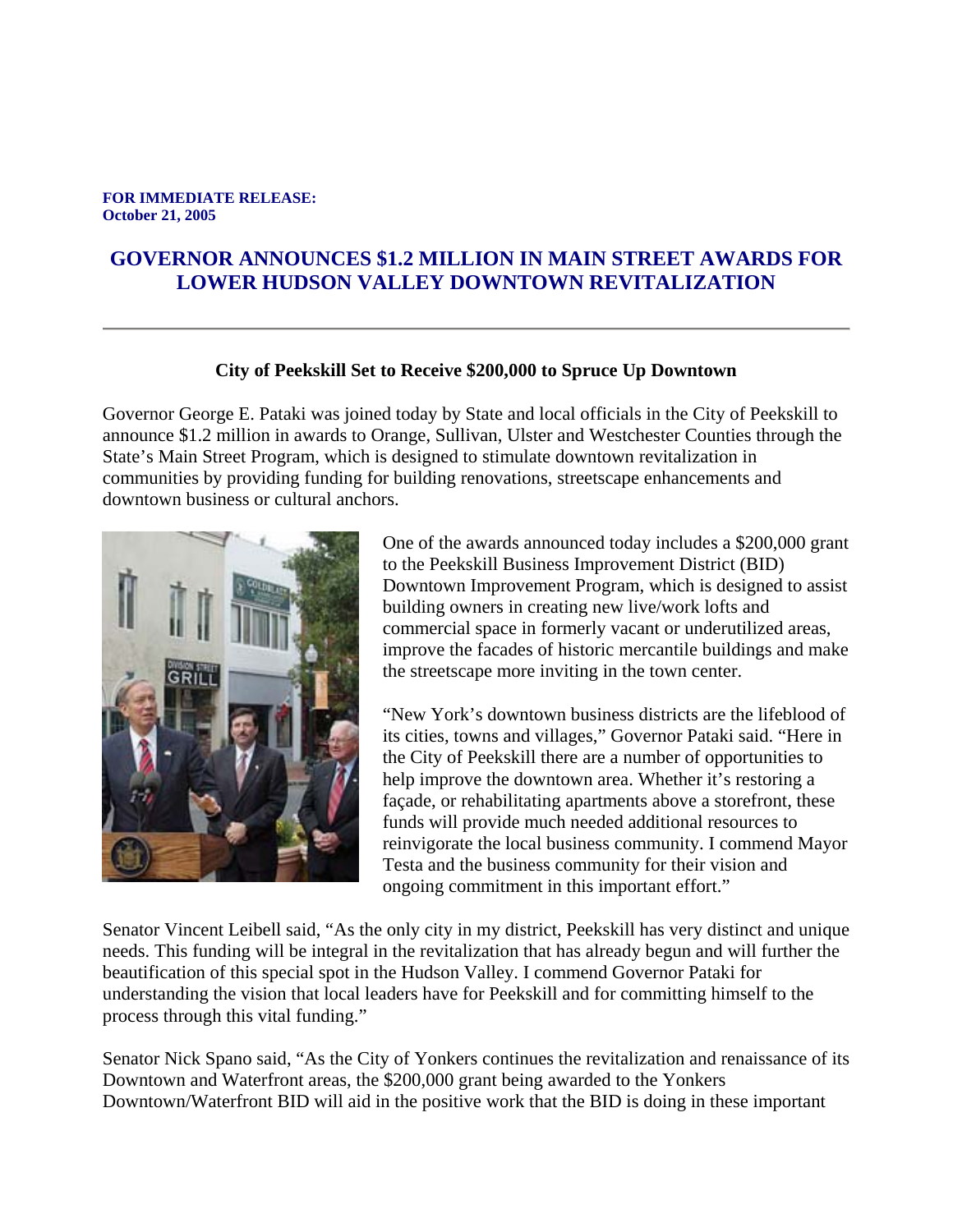anchor areas of the City. I want to thank Governor Pataki and The New York Main Street Program for selecting the Yonkers Downtown / Waterfront BID as a recipient of this."

Senator Bill Larkin said, "I am very pleased by this announcement from Governor Pataki. The 'Main Street' program directly assists our long-term goals of strengthening community resources and encouraging job growth in the Hudson Valley. These grants are vital investments in our efforts to create thriving downtowns. They represent the spirit of the relationship between development and overall quality of life."

Senator John J. Bonacic, Chairman of the Senate Committee on Housing, Construction, and Community Development, said, "I have long been a proponent of the State's Main Street Program. The awarding of these grants is good news for the people of our region. The State's investment in revitalizing more downtown areas will bring economic vitality and improve the quality of life for our residents."

Assemblywoman Sandy Galef said, "I strongly supported the Main Street Program in the state budget, and I am pleased that Peekskill is a recipient of this important grant. Focusing on our Main Streets is key to revitalizing our cities. Sending state dollars to the city of Peekskill to help improve their downtown is a real boost to all residents."

Assemblywoman Aileen Gunther said, "The small-town charm found in many of our region's towns and villages not only makes our community a wonderful place to live, it also provides a foundation for revitalizing our economy. By helping us preserve and improve the unique character of these towns and villages, the Main Street Program grants will foster economic activity, spark tourism and boost the quality of life for our families."

Assemblywoman Amy Paulin said, "Today is an historic day – a day filled with promise for better days. I am so proud to help deliver this \$200,000 investment to Pelham Picture House Preservation Inc. that demonstrates our commitment to intelligent economic development and job creation along New York's Main Streets. We need to do everything we can to revitalize our downtown business districts and I will continue to fight for community revitalization throughout Westchester County."

Peekskill Mayor John Testa said, "This grant will go a long way in advancing our downtown revitalization efforts. We will be able to expand the work already underway to include more properties and have an even greater impact in the downtown."

State Division of Housing and Community Renewal (DHCR) Commissioner Judith A. Calogero said, "There is a new energy on our Main Streets that is real and palpable and is being fostered by local business and civic organizations around the state. The awards announced today are an effort to catalyze that energy and use it to propel communities forward. The unprecedented partnership between DHCR and our sister agencies has helped us fashion a program that will have a positive impact on the future of our downtowns."

The other awards announced today include:

• Orange County --Highland Falls LDC \$200,00